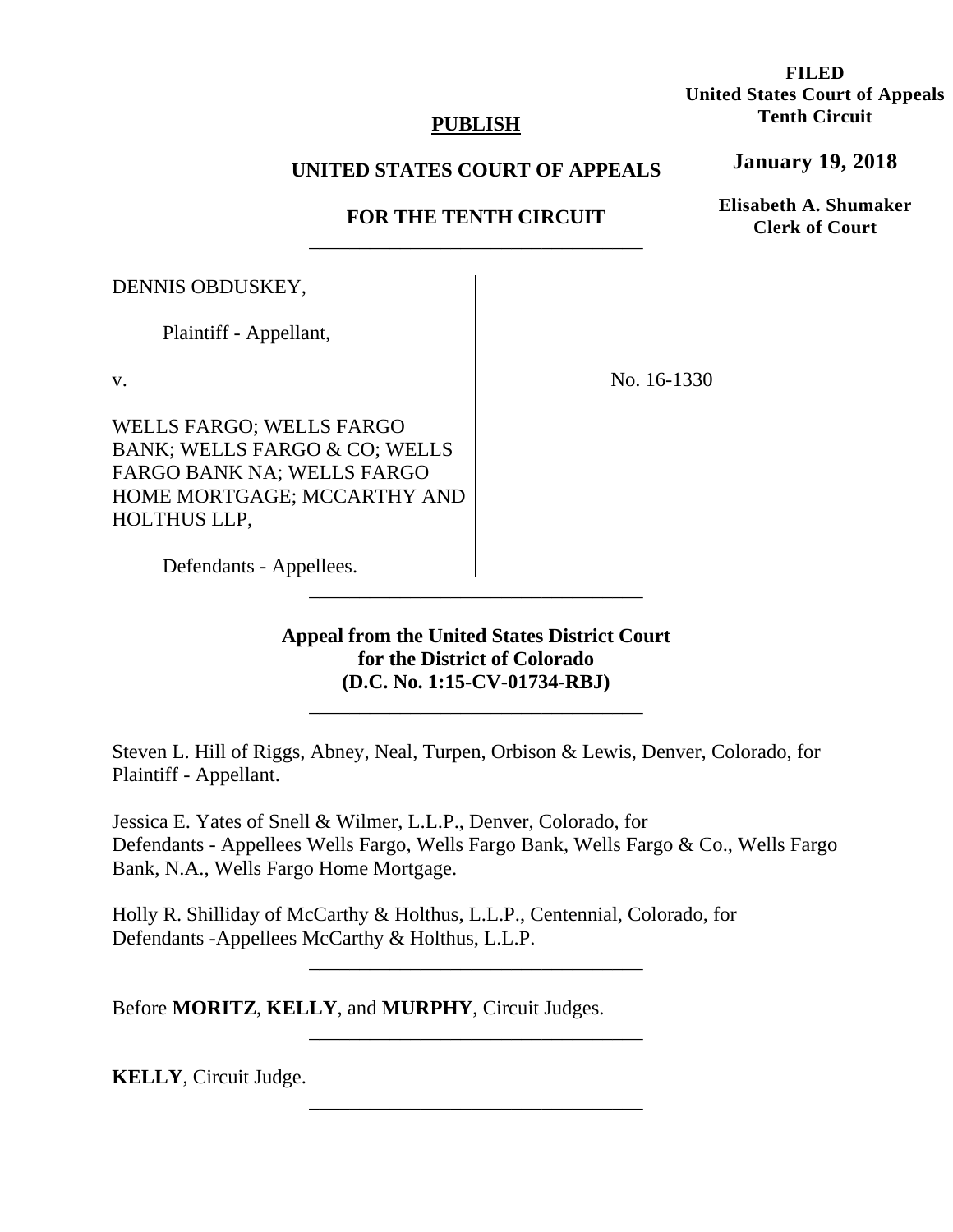Plaintiff-Appellant Dennis Obduskey appeals from the district court's order granting Defendants-Appellees Wells Fargo and McCarthy and Holthus, LLP's motions to dismiss numerous claims, including whether either party was liable as a "debt collector" under the Fair Debt Collection Practices Act, 15 U.S.C. §§ 1692–1692p. Obduskey v. Fargo, No. 15-CV-01734-RBJ, 2016 WL 4091174 (D. Colo. July 19, 2016). Having jurisdiction under 28 U.S.C. § 1291, we affirm.

#### **Background**

In 2007, Mr. Obduskey obtained a \$329,940 loan from Magnus Financial Corporation to buy a home. The loan was secured by his property and was serviced by Wells Fargo. Aplee. Supp. App. 107. Mr. Obduskey eventually defaulted on the loan in 2009. Id. at 109. Several foreclosure proceedings were initiated over the following six years, none of which were completed. Mr. Obduskey's loan remains in default.

In 2014, Wells Fargo hired McCarthy and Holthus, LLP (McCarthy), a law firm, to pursue a non-judicial foreclosure on Mr. Obduskey's home. McCarthy initially sent Mr. Obduskey an undated letter stating that McCarthy "MAY BE CONSIDERED A DEBT COLLECTOR ATTEMPTING TO COLLECT A DEBT." Id. at 127. The letter explained that McCarthy was "instructed to commence foreclosure against" Mr. Obduskey's home. Id. It referenced the amount owed and noted the current creditor as Wells Fargo. Id. Mr. Obduskey apparently responded to the letter disputing the debt, id. at 124; however, instead of replying to his letter,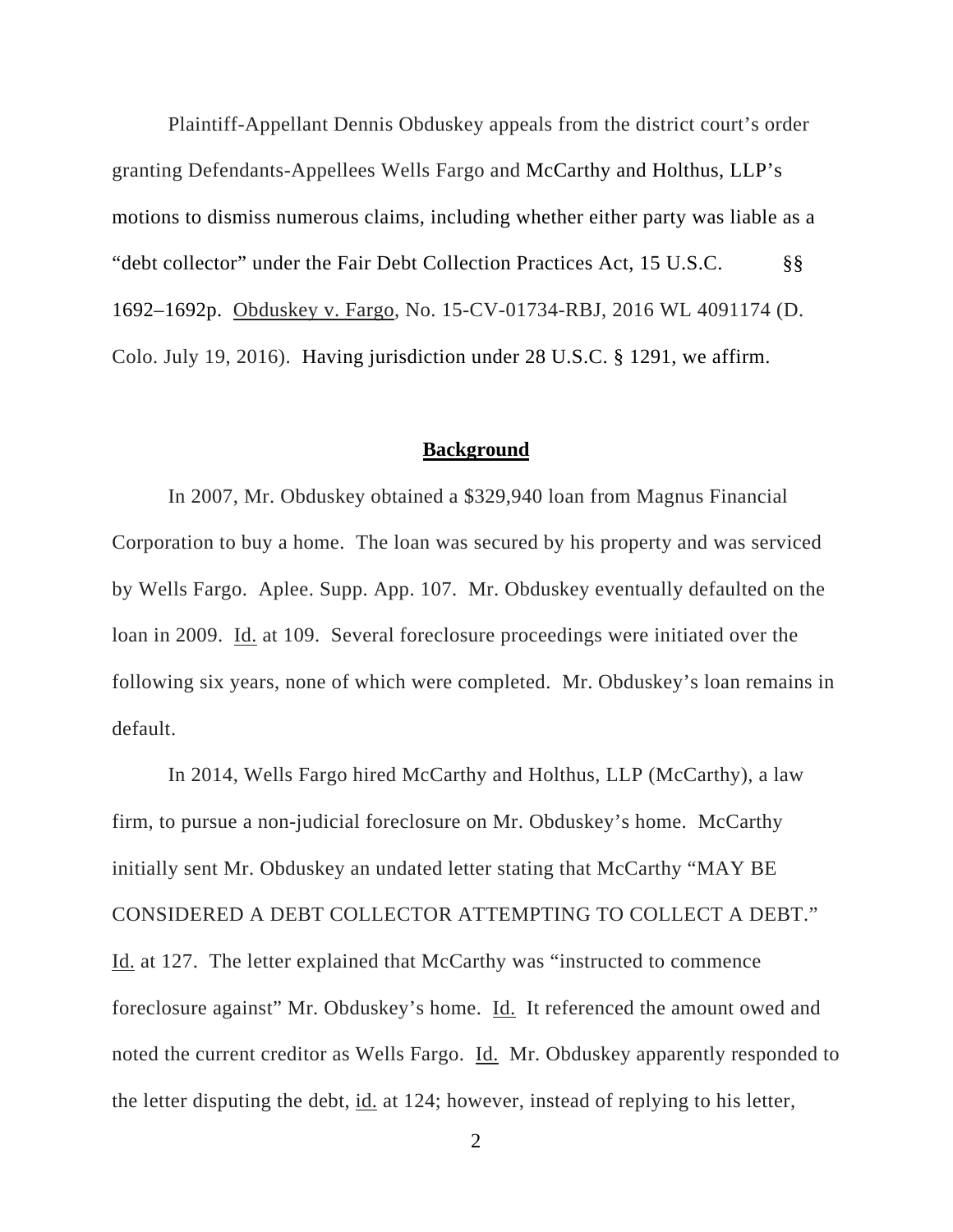McCarthy initiated a foreclosure action in May of  $2015<sup>1</sup>$  Mr. Obduskey then filed this action claiming (1) a violation of the Fair Debt Collection Practices Act; (2) a violation of the Colorado Consumer Protection Act; (3) defamation; (4) extreme and outrageous conduct — emotional distress; and (5) commencement of an unlawful collections action. Aplee. Supp. App. at 21–27.

Wells Fargo and McCarthy filed motions to dismiss, which the district court granted on all claims. Obduskey, 2016 WL 4091174, at \*8. Regarding the FDCPA claim, the district court held that Wells Fargo was not liable because it began servicing the loan prior to default. Id. at \*3. It also held that McCarthy was not a "debt collector" because "foreclosure proceedings are not a collection of a debt," but it noted that "not all courts have agreed" on whether foreclosure proceedings are covered under the FDCPA. Id. To settle this confusion, we asked both parties to provide supplemental briefing on the issue. We now hold that the FDCPA does not apply to non-judicial foreclosure proceedings in Colorado.

## **Discussion**

We review the grant of a motion to dismiss de novo. Khalik v. United Air Lines, 671 F.3d 1188, 1190 (10th Cir. 2012). We begin with the FDCPA claim against Wells Fargo and McCarthy.

<sup>&</sup>lt;u>1</u>  $1$  McCarthy apparently responded to the letter on August 4, 2015, almost one year after Mr. Obduskey's initial letter. Aplt. Reply Br. to Aplee. Jt. Supp. Br. Ex. 3.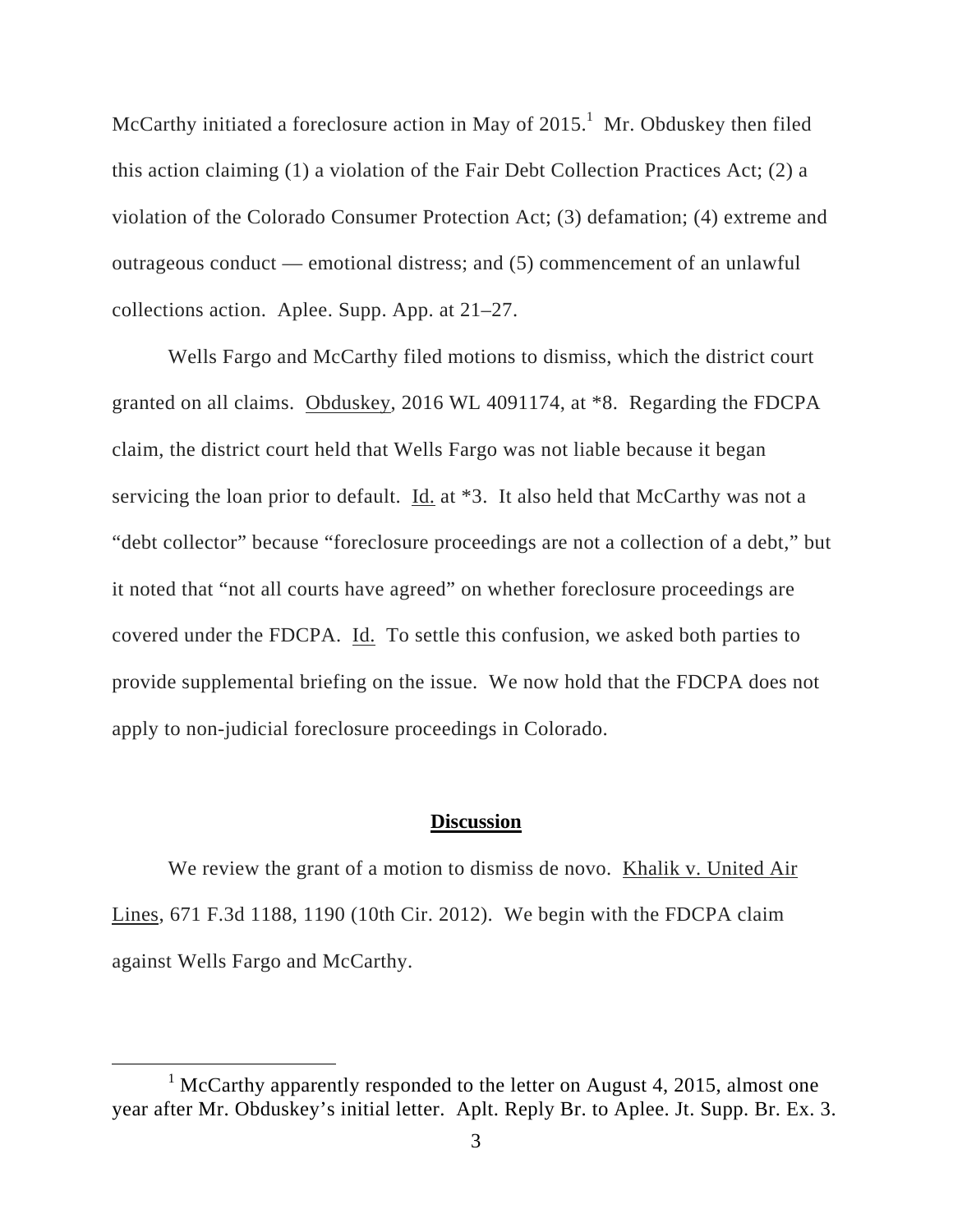## I. Fair Debt Collection Practices Act

The Fair Debt Collection Practices Act was enacted, in part, to "eliminate abusive debt collection practices by debt collectors." 15 U.S.C. § 1692(e) (2012). It prohibits "abusive, deceptive, and unfair debt collection practices," such as late-night phone calls or falsely representing to a consumer the amount of debt owed. Id. §§ 1692(a), 1692c, 1692e. To prevail under the FDCPA, a plaintiff must prove that the defendant is a "debt collector" who is trying to collect a "debt" from the plaintiff in violation of some provision of the FDCPA. A "debt collector" is defined as "any person . . . who regularly collects or attempts to collect, directly or indirectly, debts owed or due . . . another. Id. § 1692a(6). "Debt" is further defined as "any obligation  $\dots$  to pay money." Id. § 1692a(5).

On appeal, Mr. Obduskey claims numerous violations of the FDCPA, including that Wells Fargo and McCarthy violated § 1692g by failing to "respond to a properly delivered notice requesting debt validation."<sup>2</sup> Aplt. Br. at 18–21.

#### A. Wells Fargo Is Not a Debt Collector

The district court held that Wells Fargo was not a debt collector because "Mr. Obduskey was not in default when . . . Wells Fargo began servicing the loan or when it became the assignee of the debt." Obduskey, 2016 WL 4091174, at \*3. We agree. The FDCPA excludes "any person collecting or attempting to collect any debt...

 <sup>2</sup> <sup>2</sup> Mr. Obduskey also claims violations of  $\S$ § 1692c (communicating with third party), 1692d (harassment), 1692e (false or misleading representations), and 1692f (unfair practices). Aplt. Br. at 21.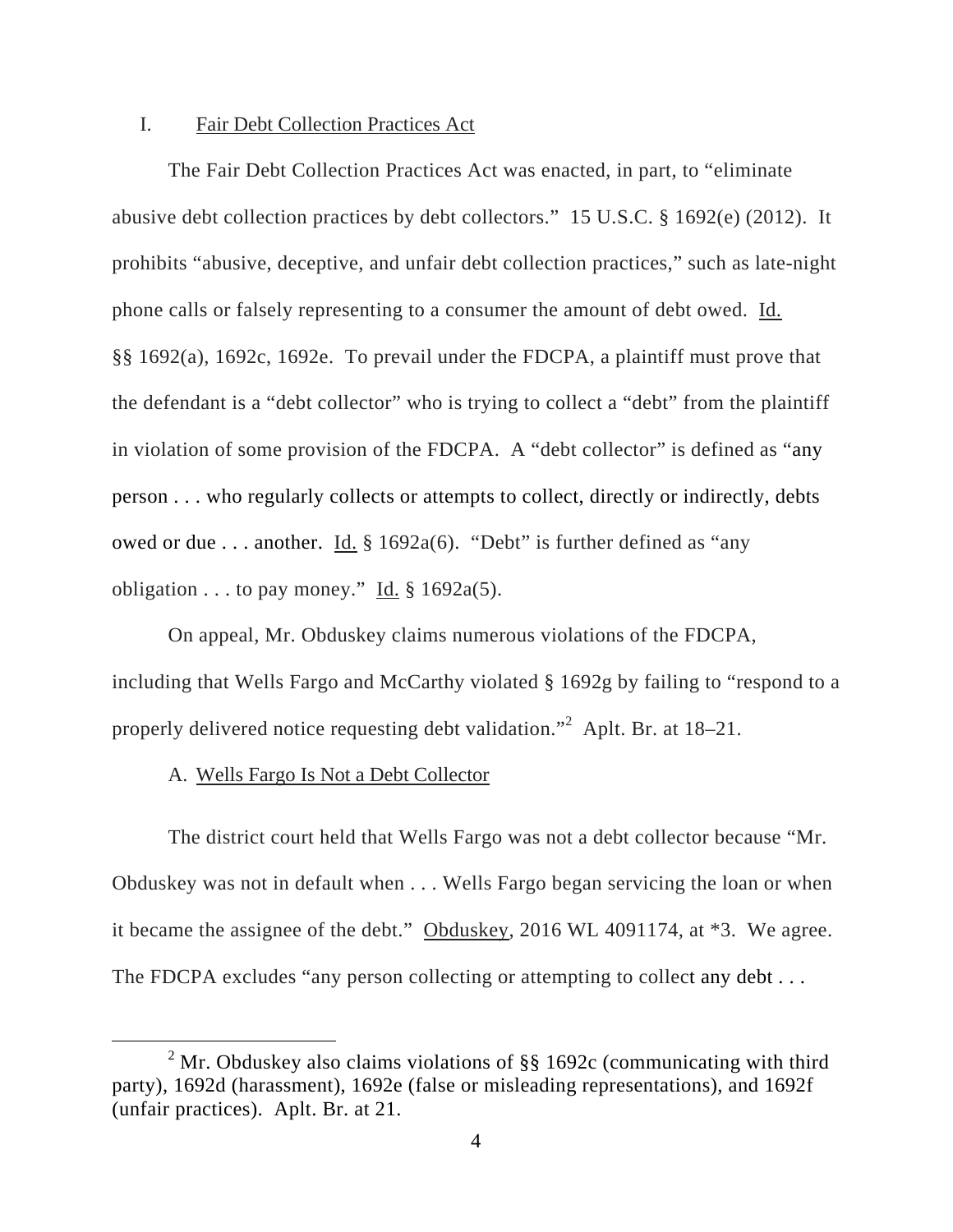which was not in default at the time it was obtained by such person." 15 U.S.C.  $§ 1692(a)(6)(F)$ . Furthermore, the Senate Report notes that "the committee does not intend the definition [of debt collector] to cover . . . mortgage service companies and others who service outstanding debts for others, so long as the debts were not in default when taken for servicing." S. Rep. No. 95-382, at 3–4 (1977). While Mr. Obduskey does allege that Wells Fargo sent him confusing information concerning whether Wells Fargo was the servicer of the loan or whether it actually owned the loan, Mr. Obduskey admits that Wells Fargo began servicing the loan before he went into default and that it continued to do so after he defaulted. See Aplee. Supp. App. at 12, ¶ 5, at 14, ¶ 14. Therefore, Wells Fargo is not a "debt collector" under the FDCPA. See Perry v. Stewart Title Co., 756 F.2d 1197, 1208 (5th Cir. 1985).

#### B. McCarthy Is Not a Debt Collector

McCarthy argues that we should affirm the district court's dismissal because Mr. Obduskey has failed to adequately allege a claim against it under the FDCPA. While Mr. Obduskey's complaint is far from perfect, we find that he has sufficiently pled that McCarthy failed to verify Mr. Obduskey's debt after it was disputed, in violation of § 1692g. See Aplee. Supp. App. at 16,  $\P$  21–23. McCarthy also claimed for the first time in oral argument that Mr. Obduskey had waived the FDCPA claim against it by failing to raise it in the opening brief. We disagree. Mr. Obduskey specifically argues in his opening brief that McCarthy "violated the FDCPA by ignoring [a] valid written request related to verification of the debt and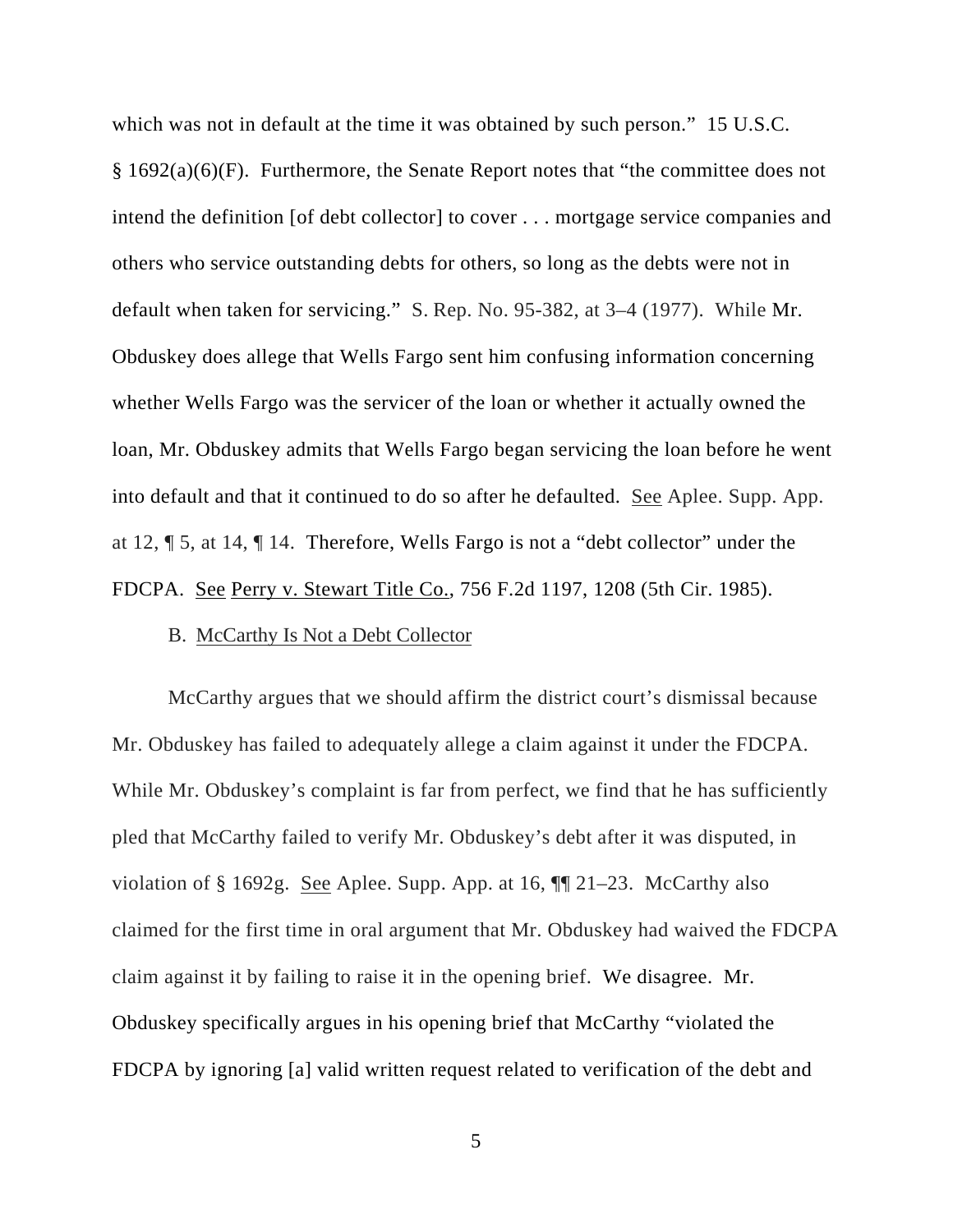continued to collect." Aplt. Br. at 18. Regardless, we hold that McCarthy is not a debt collector for purposes of the FDCPA.

## 1. The FDCPA Does Not Cover Non-Judicial Foreclosure Proceedings

Whether the FDCPA applies to non-judicial foreclosure proceedings has divided the circuits. The Ninth Circuit, along with numerous district courts, has held that non-judicial foreclosure proceedings are not covered under the FDCPA. Vien-Phuong Thi Ho v. ReconTrust Co., 858 F.3d 568 (9th Cir. 2016) (Ho). The Fourth, Fifth, and Sixth Circuits, as well as the Colorado Supreme Court, have held that they are covered. Wilson v. Draper & Goldberg, P.L.L.C., 443 F.3d 373 (4th Cir. 2006); Kaltenbach v. Richards, 464 F.3d 524 (5th Cir. 2006); Glazer v. Chase Home Fin. LLC, 704 F.3d 453 (6th Cir. 2013); Shapiro & Meinhold v. Zartman, 823 P.2d 120 (Colo. 1992) (en banc). The Tenth Circuit has been presented with this issue twice but has declined to address it because of pleading deficiencies in the complaint. See Burnett v. Mortg. Elec. Registration Sys., Inc., 706 F.3d 1231, 1239 (10th Cir. 2013); Maynard v. Cannon, 401 F. App'x 389, 395 (10th Cir. 2010). While there arguably may be some deficiencies in Mr. Obduskey's complaint, to provide clarity in this circuit, we address this issue.<sup>3</sup> Compare Huckfeldt v. BAC Home Loans Servicing,

 $\frac{1}{3}$  $3$  This confusion is also apparent in the Colorado Rule 120 Committee Comment: "There was considerable debate concerning whether the Federal 'Fair Debt Collection Practices Act' is applicable to a C.R.C.P. 120 proceeding. Rather than attempting to mandate compliance with that federal statute by specific rule provision, the Committee recommends that a person acting as a debt collector in a matter covered by the provisions of the Federal 'Fair Debt Collection Practices Act' be aware of the potential applicability of the Act and comply with it, notwithstanding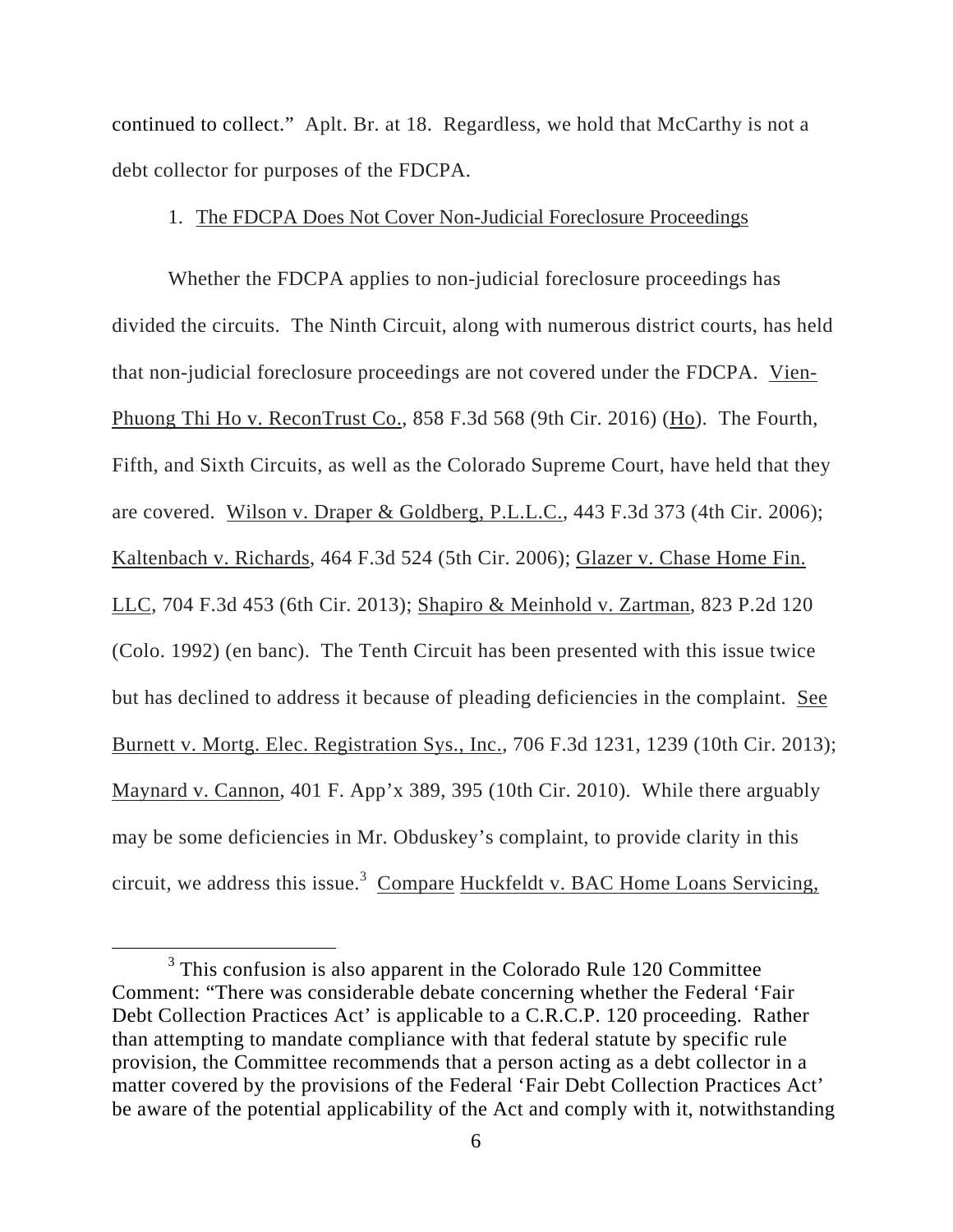LP, 2011 WL 4502036, at \*5 (D. Colo. Sept. 29, 2011) (finding that Colorado nonjudicial foreclosure proceeding falls under the FDCPA), with Schwitzer v. Wells Fargo Bank, N.A., 2013 WL 607832, at \*5 (D. Colo. Feb. 19, 2013) ("[T]he vast majority of courts, especially in this District, have found that foreclosure activities are outside the scope of the FDCPA.").

## a. Plain Language of the Statute

 "[I]t is our primary task in interpreting statutes to determine congressional intent, using traditional tools of statutory construction." Coffey v. Freeport McMoran Copper & Gold, 581 F.3d 1240, 1245 (10th Cir. 2009) (quoting Russell v. United States, 551 F.3d 1174, 1178 (10th Cir. 2008)). Our first task is always to examine the language of the statute. Woods v. Standard Ins. Co., 771 F.3d 1257, 1265 (10th Cir. 2014). When that language is clear, we ordinarily end our analysis. Id. If, however, the language leaves us uncertain, we turn to the legislative history and policy of the statute to deduce Congress's intent. Id.

McCarthy argues that the plain language of the FDCPA dictates that it is not a "debt collector." Relying principally on the Ninth Circuit's decision in Vien-Phuong Thi Ho v. ReconTrust Co., 858 F.3d 568 (9th Cir. 2016), it argues that because debt is synonymous with "money," the FDCPA "imposes liability only when an entity is attempting to collect" money. 858 F.3d at 571. Because enforcing a security interest is not an attempt to collect money from the debtor, and the consumer has no

any provision of this Rule." C.R.C.P. 120, Committee Comment to 1989 Amendment.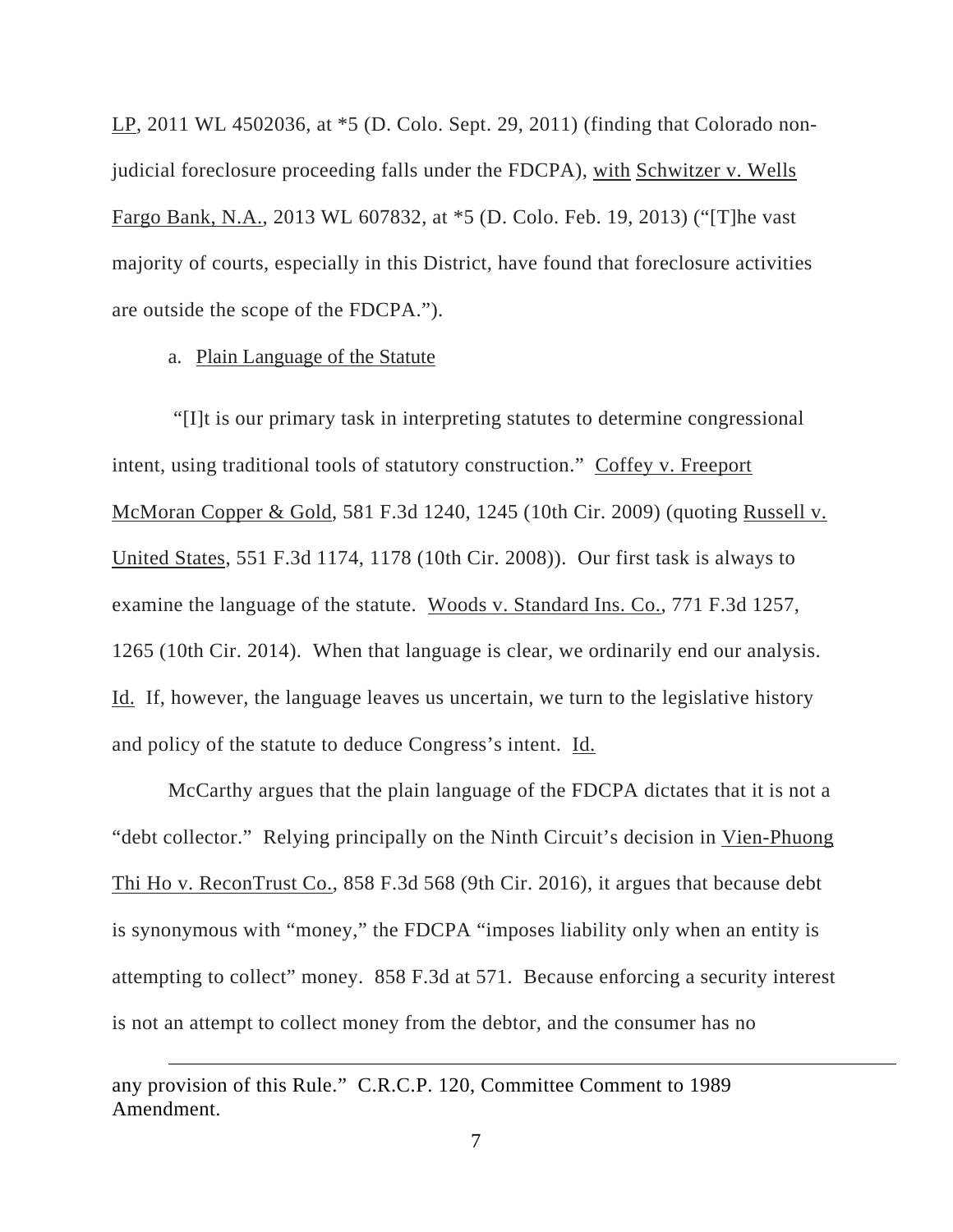"obligation . . . to pay money," non-judicial foreclosure is not covered under the FDCPA. Id. at 572 (quoting 15 U.S.C. § 1692a(5)). We have previously seemed to endorse such a view, see Burnett, 706 F.3d at 1239, and now endorse it fully. Entities engaged in non-judicial foreclosure actions in Colorado are not debt collectors under the FDCPA. $4$ 

Mr. Obduskey relies upon the Sixth Circuit's decision in Glazer v. Chase Home Fin. LLC, 704 F.3d 453 (6th Cir. 2013), in support of his contrary position. That court held that a non-judicial mortgage foreclosure was covered under the FDCPA because the "ultimate purpose of a foreclosure action is the payment of money," and "every mortgage foreclosure, judicial or otherwise, is undertaken for the very purpose of obtaining payment on the underlying debt, either by persuasion (i.e., forcing a settlement) or compulsion (i.e., obtaining a judgment of foreclosure, selling the home at auction, and applying the proceeds from the sale to pay down the outstanding debt)." 704 F.3d at 461, 463.

 $\overline{4}$  $4 \text{ A}$  casual reading of the definition of debt collector may lead some to conclude that those who enforce security interests are only covered under § 1692(f) of the act and nowhere else. <u>See</u> 15 U.S.C.  $\S$  1692(a)(6) ("For the purpose of section 1692f(6) of this title, such term also includes any person who[se] . . . business the principal purpose of which is the enforcement of security interests."). Upon closer examination, however, § 1692f(6) prohibits "dispossession or disablement of property" when the security enforcer has no "present right to possession of the property," or when the enforcer has no "present intention to take possession of the property." A non-judicial foreclosure proceeding does not fit this bill — Wells Fargo has no present right to possession of the property nor could they take possession of the property. It is the public trustee who holds the deed of trust and sells the property. See Colo. Rev. Stat. §§ 38-38-101, -105. Therefore, because non-judicial foreclosure actions do not fall within this section, they also do not fall under this subdefinition in 1692a(6).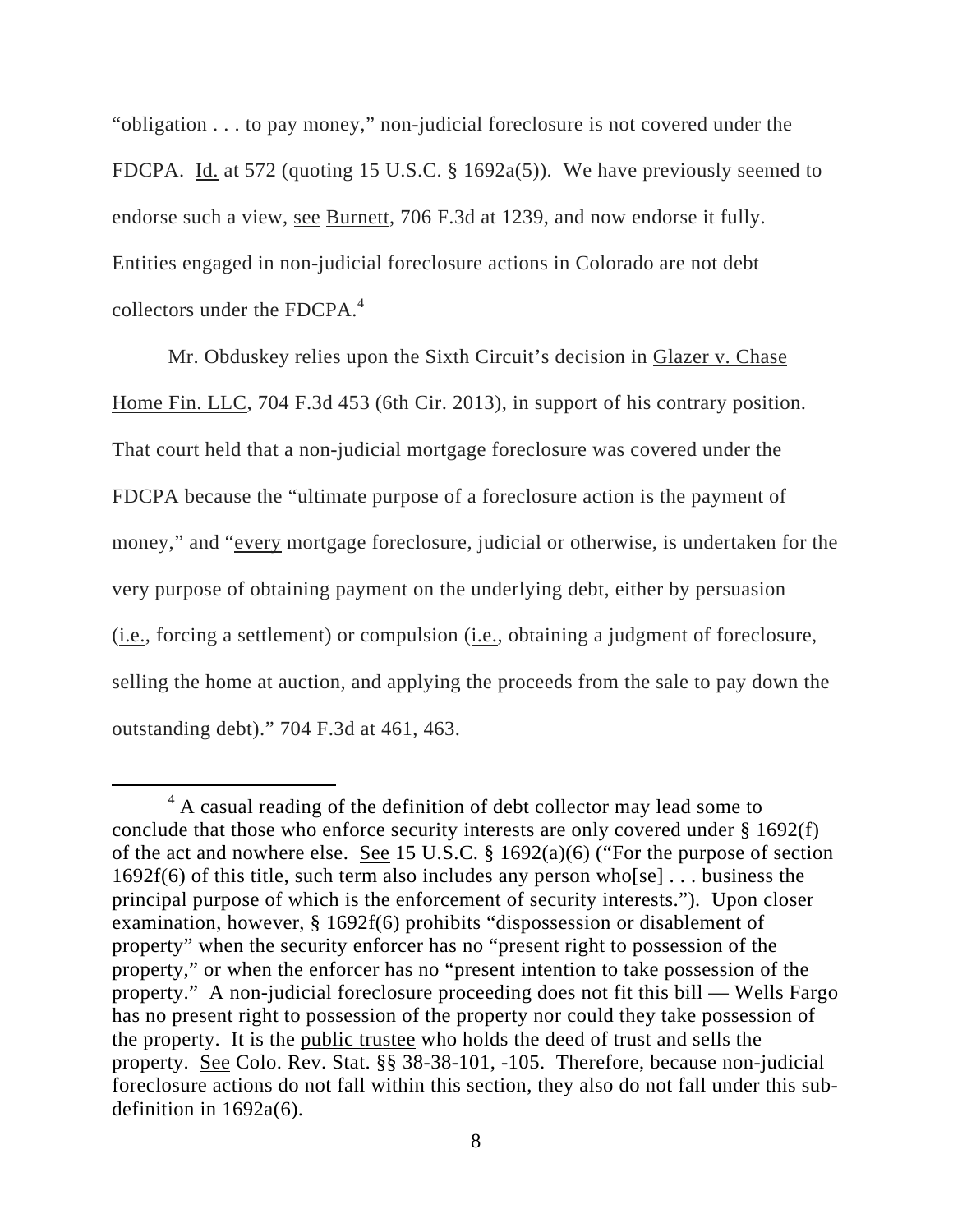We disagree. There is an obvious and critical difference between judicial and non-judicial foreclosures — "[a] non-judicial foreclosure differs from a judicial foreclosure in that the sale does not preserve to the trustee the right to collect any deficiency in the loan amount personally against the mortgagor." Burnett, 706 F.3d at 1239 (emphasis added) (quoting Maynard, 401 F. App'x at 391–92). Colorado follows this general rule and allows a creditor to collect a deficiency only after the non-judicial foreclosure sale and through a separate action. See Colo. Rev. Stat. § 38-38-106(6) (2017); Bank of Am. v. Kosovich, 878 P.2d 65, 66 (Colo. App. 1994).

While judicial mortgage foreclosures may be covered under the FDCPA because of the underlying deficiency judgment, see Maynard, 401 F. App'x at 394, a non-judicial foreclosure proceeding is not covered because it only allows "the trustee to obtain proceeds from the sale of the foreclosed property, and no more." Burnett, 706 F.3d at 1239 (quoting Maynard, 401 F. App'x at 391–92). Had McCarthy attempted to induce Mr. Obduskey to pay money by threatening foreclosure, the FDCPA might apply. See Burnett, 706 F.3d at 1239 ("[T]he initiation of foreclosure proceedings may be intended to pressure the debtor to pay her debt."); Rousseau v. Bank of N.Y., 2009 WL 3162153, at \*9 (D. Colo. Sept. 29, 2009); see also Ho, 858 F.3d at 573 ("If entities that enforce security interests engage in activities that constitute debt collection, they are debt collectors.").

Glazer and other courts have also relied on  $\S 1692i$  — "Legal actions by debt collectors" — as evidence that Congress intended the FDCPA to apply to mortgage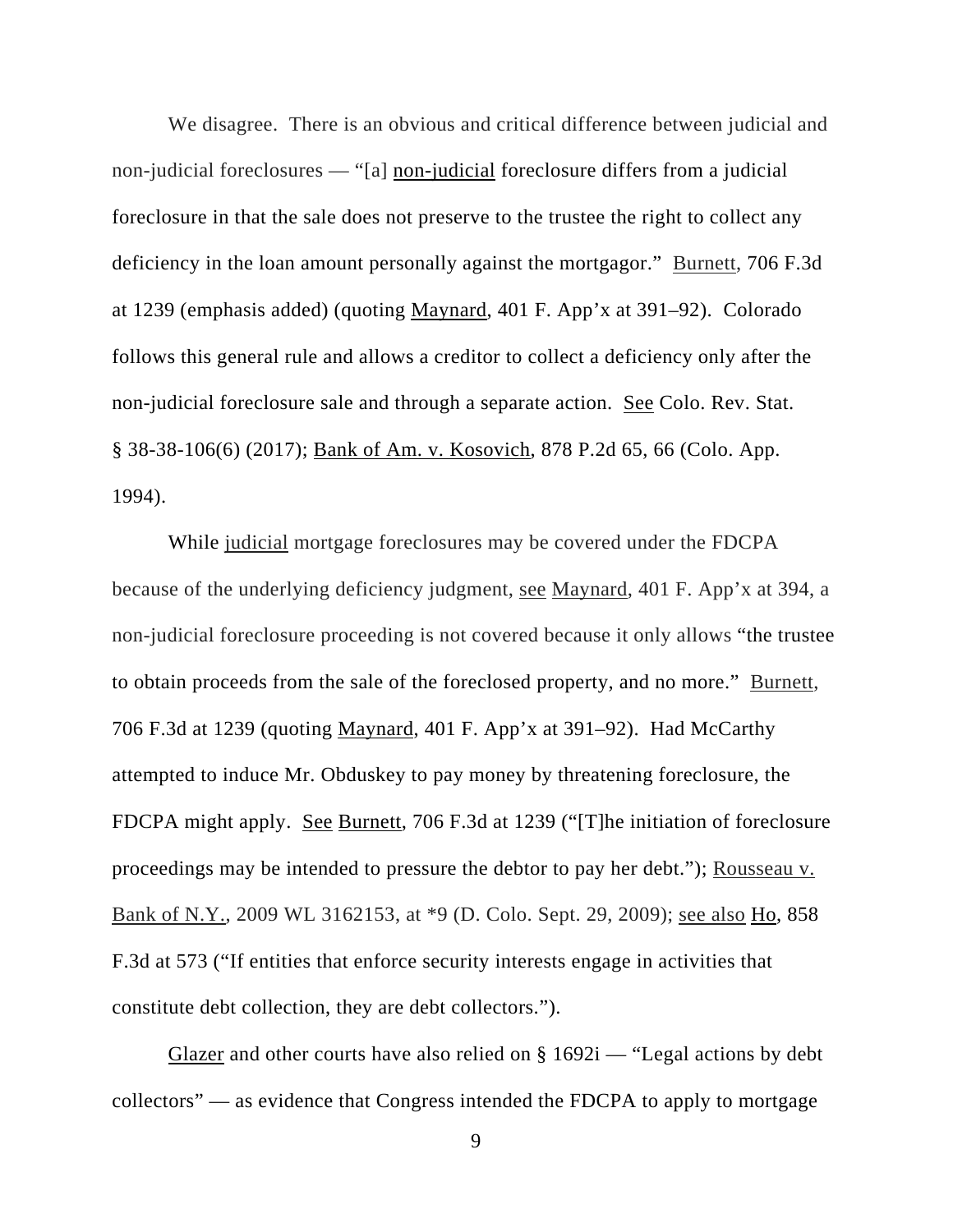foreclosures. See 704 F.3d at 462. Section 1692i is a venue provision. It requires "[a]ny debt collector who brings any legal action on a debt against any consumer . . . to enforce an interest in real property securing the consumer's obligation" to file in the judicial district where the property is located. 15 U.S.C.  $\S$  1692i(a)(1). The Glazer court noted that while this section

does not speak in terms of debt collection, it applies only to "debt collectors" as defined in the first sentence of the definition, id. § 1692a(6), which does speak in terms of debt collection. This suggests that filing any type of mortgage foreclosure action, even one not seeking a money judgment on the unpaid debt, is debt collection under the Act.

704 F.3d at 462 (footnote omitted). We again disagree. Section 1692i by its very terms applies only to those who are originally debt collectors under  $\S 1692a(6)$  — which McCarthy is not. It furthermore covers only "action[s] to enforce an interest in real property." 15 U.S.C. § 1692i(a)(1) (emphasis added). "Action" is generally understood to imply a "judicial proceeding," Action, Black's Law Dictionary (10th ed. 2014), and a non-judicial proceeding plainly does not fall under this definition.

b. Policy Considerations

While we find that the plain language of the statute dictates our decision, policy considerations further support it. If the FDCPA applied to non-judicial foreclosure proceedings in Colorado, it would conflict with Colorado mortgage foreclosure law. McCarthy suggests two such conflicts:

[1.] C.R.C.P. 120(a) requires foreclosing entities to provide notice of the foreclosure to any party that may have acquired an interest in the property, which is inconsistent with the FDCPA's prohibition on communicating with third parties about the debt. See 15 U.S.C.  $\S$  1692c(b).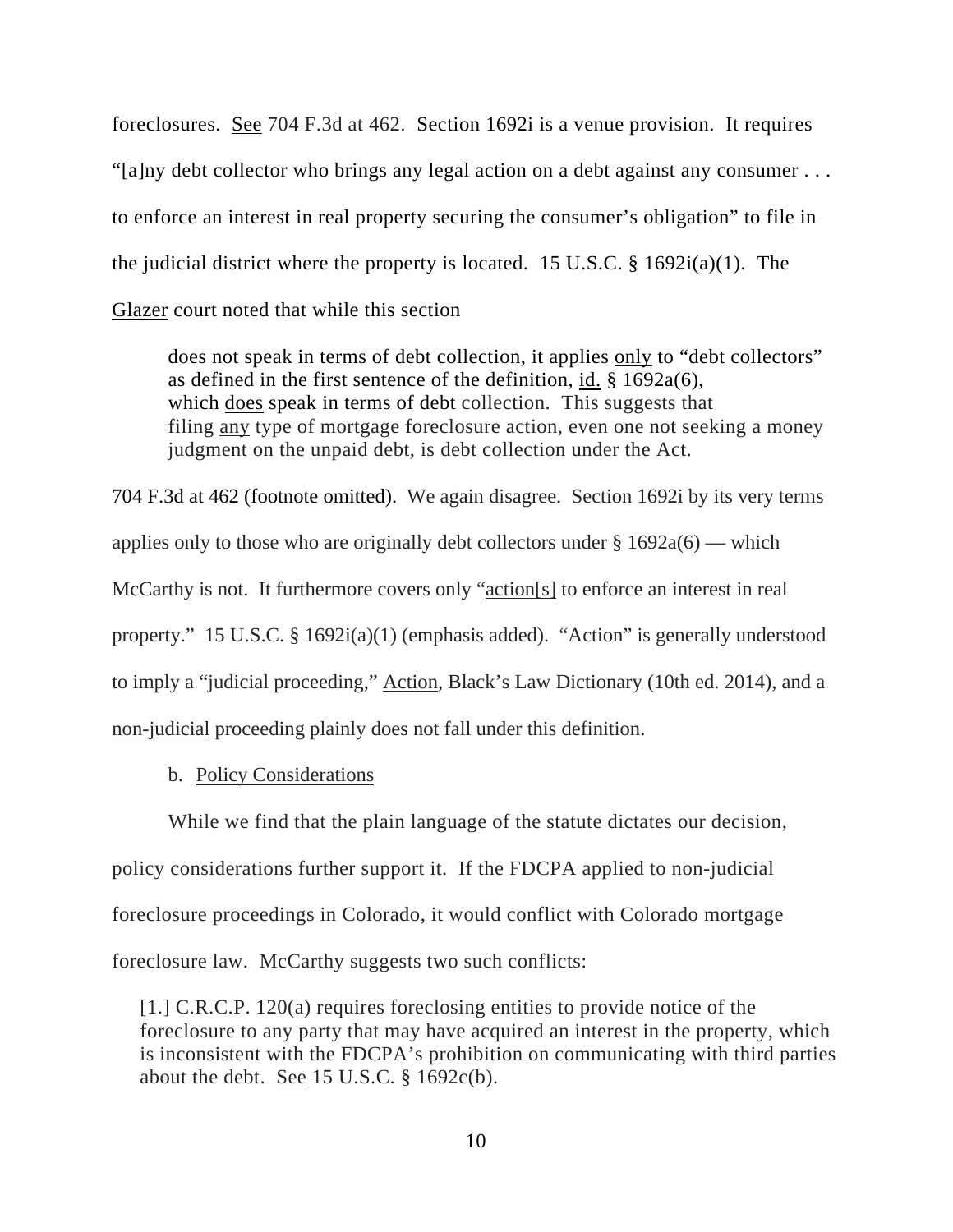[2.] [T]he FDCPA mandates that a debt collector must cease all direct communications with the borrower when the collector knows the borrower is represented by an attorney, see 15 U.S.C.  $\S$  1692c(a)(2), but C.R.C.P. 120(b) requires the foreclosing entity to post notice relating to the non-judicial foreclosure on the door of the subject property and mail it directly to the mortgagor regardless of representation.

Aplee. Supp. Reply Br. at 7–8. McCarthy sums it up as follows: "If the FDCPA applies to these communications, then a foreclosing entity could not initiate nonjudicial foreclosure in Colorado without violating federal law." Id. at 8.

We start with the assumptions that (1) "[i]n areas of traditional state regulation . . . a federal statute has not supplanted state law unless Congress has made such an intention 'clear and manifest,'" Bates v. Dow Agrosciences LLC, 544 U.S. 431, 449 (2005) (quoting N.Y. State Conf. of Blue Cross & Blue Shield Plans v. Travelers Ins.  $Co., 514$  U.S. 645, 655 (1995)), and (2) that mortgage foreclosure is "an essential state interest," BFP v. Resolution Tr. Corp., 511 U.S. 531, 544 (1994). Our reading of the plain language is bolstered by the fact that we find no "clear and manifest" intention on the part of Congress to supplant state non-judicial foreclosure law.<sup>5</sup> Indeed, many of the conflicts noted above are designed to protect the consumer, see Plymouth Capital Co. v. Dist. Court of Elbert County, 955 P.2d 1014, 1015 (Colo. 1998) ("Through creation of a public trustee's office, the General Assembly sought to ensure the protection of debtors while maintaining a speedy, efficient procedure for creditors."), and preempting them under the FDCPA would seem to both undermine their purpose as well as the purpose of the FDCPA. See 15 U.S.C. § 1692 (stating

 $\frac{1}{5}$  $5$  For example, the word "foreclosure" is not mentioned once in either the statute or the legislative history.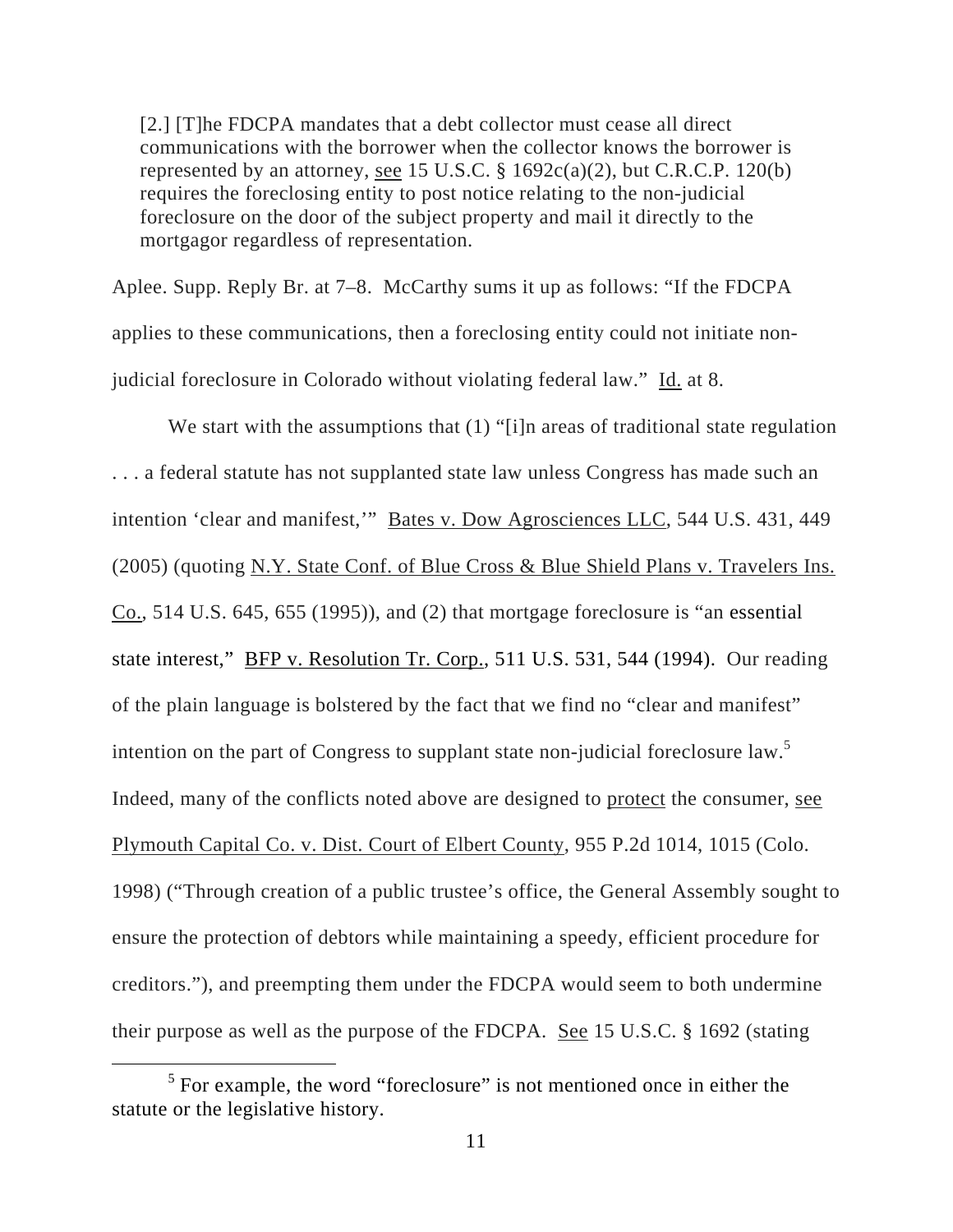the purpose of the FDCPA is "to promote consistent State action to protect consumers against debt collection abuses").

Some courts (reaching a contrary conclusion) have expressed concern that if the FDCPA does not apply to non-judicial foreclosure proceedings, it would immunize debt secured by real property where foreclosure was used to collect the debt. See Wilson, 443 F.3d at 376; Piper v. Portnoff Law Assocs., Ltd., 396 F.3d 227, 236 (3d Cir. 2005).

This proves too much. First, our holding is limited to non-judicial foreclosure proceedings and does not include judicial foreclosure actions. Second, our holding is also limited to the facts of the case. Whether or not more aggressive collection efforts leveraging the threat of foreclosure into the payment of money constitute "debt collection" is left for another day. See Maynard, 401 F. App'x at 395; Gburek v. Litton Loan Servicing LP, 614 F.3d 280, 385 (7th Cir. 2010) ("[T]he absence of a demand for payment is just one of several factors that come into play in the commonsense inquiry of whether a communication from a debt collector is made in connection with the collection of any debt."). In this case, however, the answer is clear — McCarthy did not demand payment nor use foreclosure as a threat to elicit payment. It sent only one letter notifying Mr. Obduskey that it was hired to commence foreclosure proceedings. Mr. Obduskey is, of course, free to contest this foreclosure in a Rule 120 proceeding, see C.R.C.P. 120(d); however, we hold that McCarthy's mere act of enforcing a security interest through a non-judicial foreclosure proceeding does not fall under the FDCPA.